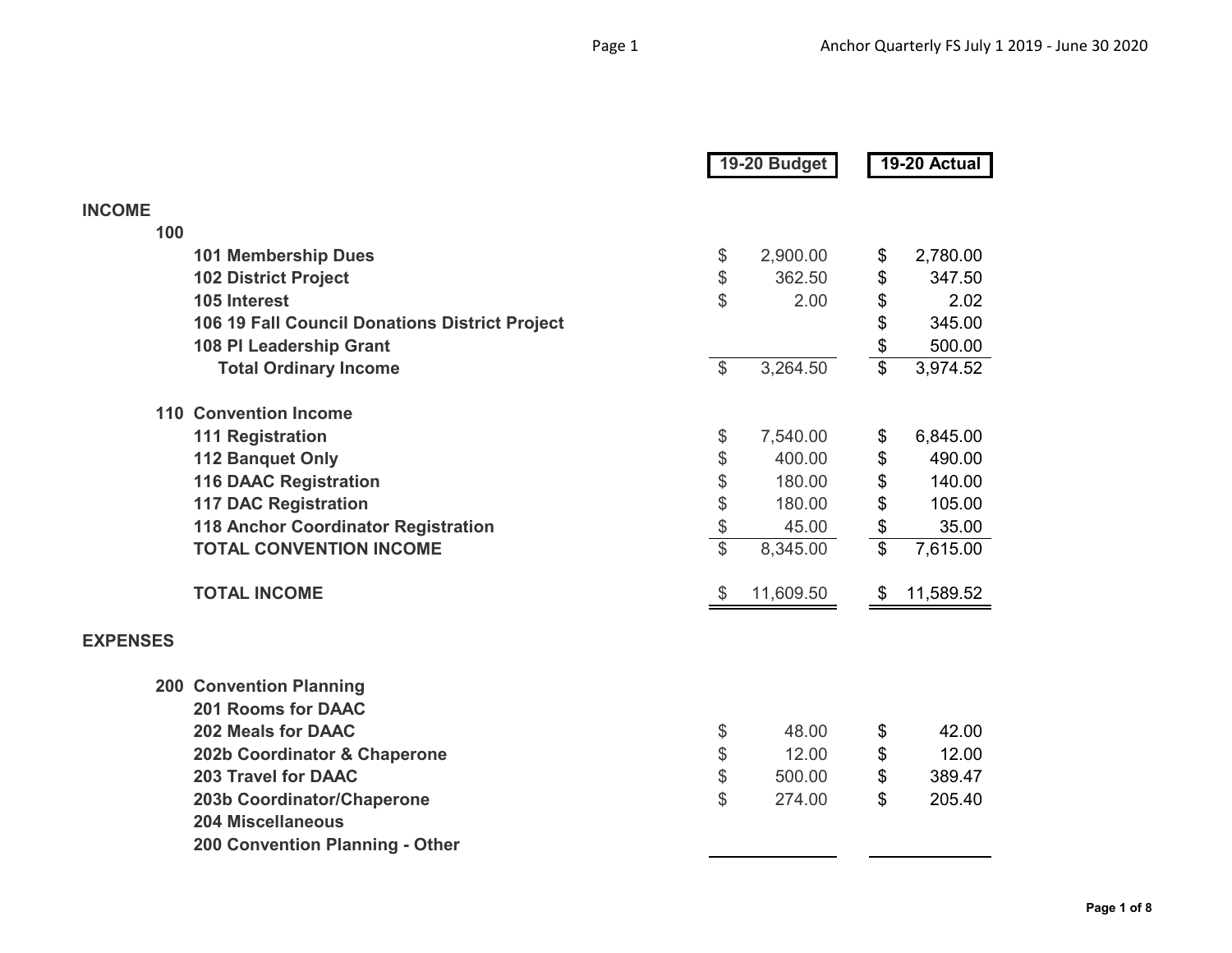|  |                                           | 19-20 Budget              |          | 19-20 Actual               |          |
|--|-------------------------------------------|---------------------------|----------|----------------------------|----------|
|  | <b>TOTAL CONVENTION PLANNING</b>          |                           |          | \$                         | 648.87   |
|  | 300 Anchor Coordinator Convention Expense |                           |          |                            |          |
|  | <b>301 Room</b>                           | \$                        | 152.00   | \$                         | 153.60   |
|  | 302 Meals                                 | \$                        | 26.00    |                            |          |
|  | <b>302 Travel to Convention</b>           | \$                        | 10.00    |                            |          |
|  | <b>304 Registration</b>                   | \$                        | 45.00    | \$                         | 35.00    |
|  | 300 Anchor Coordinator Convention - Other |                           |          |                            |          |
|  | <b>TOTAL ANCHOR COORDINATOR EXPENSE</b>   | $\boldsymbol{\mathsf{S}}$ | 233.00   | $\boldsymbol{\mathsf{\$}}$ | 188.60   |
|  | <b>400 DAAC Convention Expenses</b>       |                           |          |                            |          |
|  | 401                                       |                           |          |                            |          |
|  | 402 Meals                                 | \$                        | 104.00   |                            |          |
|  | <b>403 Rooms</b>                          | \$                        | 152.00   | \$                         | 148.85   |
|  | <b>404 Transportation</b>                 | \$                        | 350.00   | \$                         | 276.47   |
|  | <b>405 DAAC Registrations</b>             | \$                        | 180.00   | \$                         | 140.00   |
|  | <b>TOTAL DAAC CONVENTION EXPENSE</b>      | $\overline{\mathcal{C}}$  | 786.00   | $\overline{\mathcal{S}}$   | 565.32   |
|  | <b>500 ANCHOR CONVENTION</b>              |                           |          |                            |          |
|  | 501 Banquet                               | \$                        | 3,875.00 | \$                         | 3,153.32 |
|  | 501b Banquet Refund                       |                           |          |                            |          |
|  | 502 Banquet Only                          | \$                        | 400.00   | \$                         | 490.00   |
|  | 503 Breakfast Only                        | \$                        | 1,750.00 | \$                         | 1,360.44 |
|  | 504 Programs                              | \$                        | 75.00    | \$                         | 16.80    |
|  | 505 Duplicating                           | \$                        | 35.00    | \$                         | 6.07     |
|  | <b>506 Registration Supplies</b>          | \$                        | 80.00    |                            |          |
|  | 507 Postage                               |                           |          |                            |          |
|  | 508 Workshops                             | \$                        | 200.00   |                            |          |
|  | <b>506 Banquet Decorations</b>            | \$                        | 100.00   | \$                         | 100.00   |
|  | <b>510 Hospitality</b>                    | \$                        | 300.00   | \$                         | 120.00   |
|  | 511 Audio-Visual                          | \$                        | 200.00   | \$                         | 275.60   |
|  | 512 Cost of fundraiser                    |                           |          |                            |          |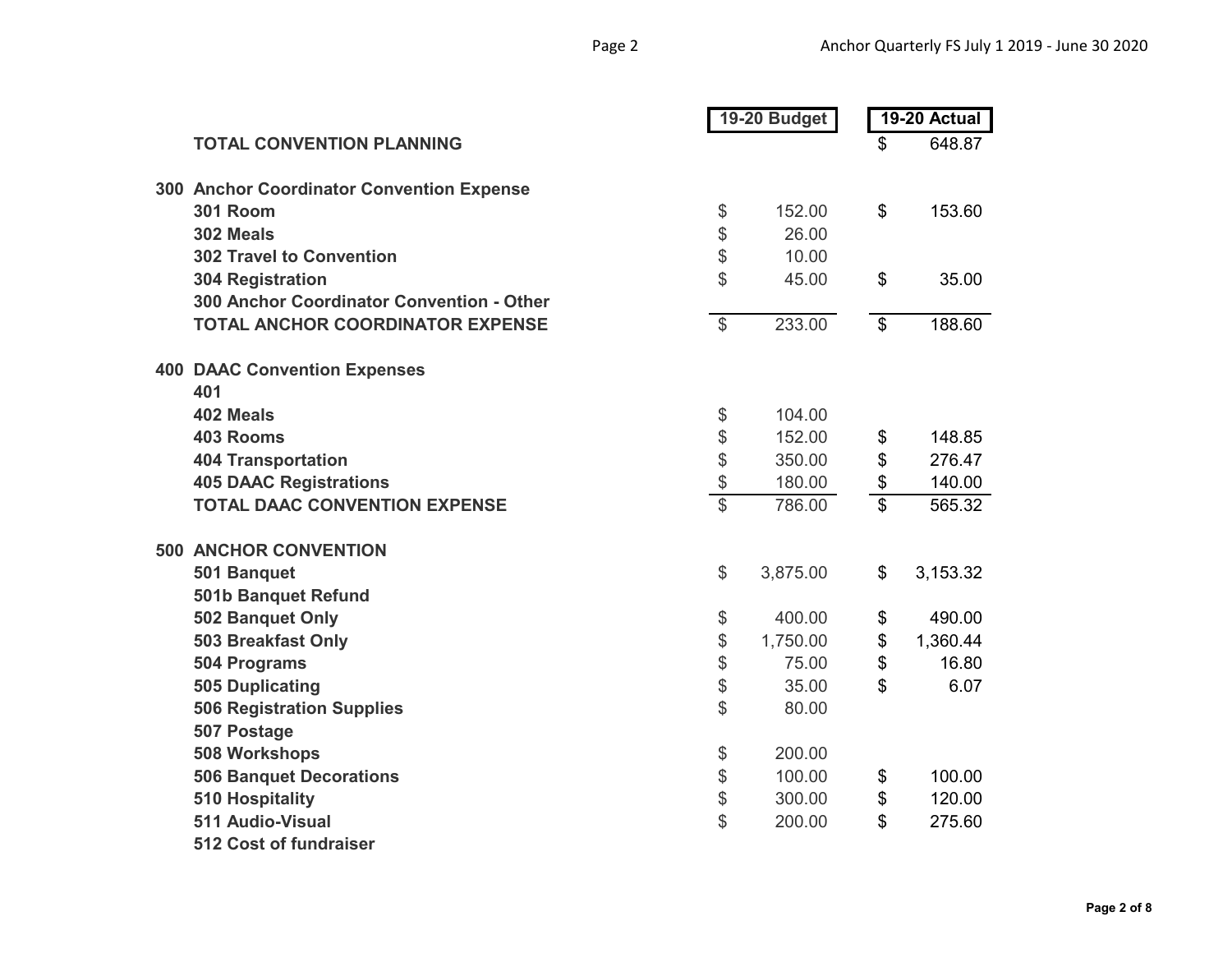|                                      |                          | 19-20 Budget |                | 19-20 Actual |  |  |
|--------------------------------------|--------------------------|--------------|----------------|--------------|--|--|
| <b>513 Speakers</b>                  | $\mathbb S$              | 250.00       | \$             | 223.60       |  |  |
| <b>514 District Projects</b>         |                          |              |                |              |  |  |
| <b>515 Meeting Rooms</b>             | \$                       | 400.00       |                |              |  |  |
| <b>516 Entertainment</b>             | $\mathfrak{S}$           | 300.00       | \$             | 250.00       |  |  |
| 517 Shirts                           |                          |              |                |              |  |  |
| 518 Awards, Gifts, Certificates      | \$                       | 75.00        | \$             | 86.57        |  |  |
| <b>519 Installation of Officers</b>  | \$                       | 50.00        |                |              |  |  |
| <b>520 Miscellaneous</b>             | \$                       | 15.00        |                |              |  |  |
| <b>521 Registration Refund</b>       |                          |              |                |              |  |  |
| 500 Anchor Convention - Other        |                          |              |                |              |  |  |
| <b>TOTAL CONVENTION EXPENSE</b>      | $\overline{\mathcal{S}}$ | 8,345.00     | $\mathfrak{L}$ | 6,082.40     |  |  |
| <b>600 INTERNATIONAL CONVENTION</b>  |                          |              |                |              |  |  |
| <b>603 Registration</b>              |                          |              |                |              |  |  |
| 604 Travel                           |                          |              |                |              |  |  |
| 600 International Convention - Other | \$                       | 800.00       |                |              |  |  |
|                                      | $\overline{\mathbb{S}}$  | 800.00       |                |              |  |  |
| <b>700 District Project</b>          | \$                       | 362.50       | \$             | 461.11       |  |  |
| 900 Other Expenses                   |                          |              |                |              |  |  |
| 902 Ribbons, Awards, Gift            |                          |              |                |              |  |  |
| 903 Supplies                         | \$                       | 25.00        |                |              |  |  |
| 906 Postage                          |                          |              |                |              |  |  |
| 907 Pilot District Convention        | \$                       | 150.00       |                |              |  |  |
| 909 Miscellaneous                    | $\mathfrak{S}$           | 34.00        |                |              |  |  |
| 910 Bank Charges                     |                          |              |                |              |  |  |
| 900 Other Expenses - Other           |                          |              |                |              |  |  |
| <b>TOTAL OTHER EXPENSES</b>          | $\overline{\mathcal{S}}$ | 209.00       |                |              |  |  |
| <b>TOTAL EXPENSES</b>                | \$                       | 10,735.50    | \$             | 7,946.30     |  |  |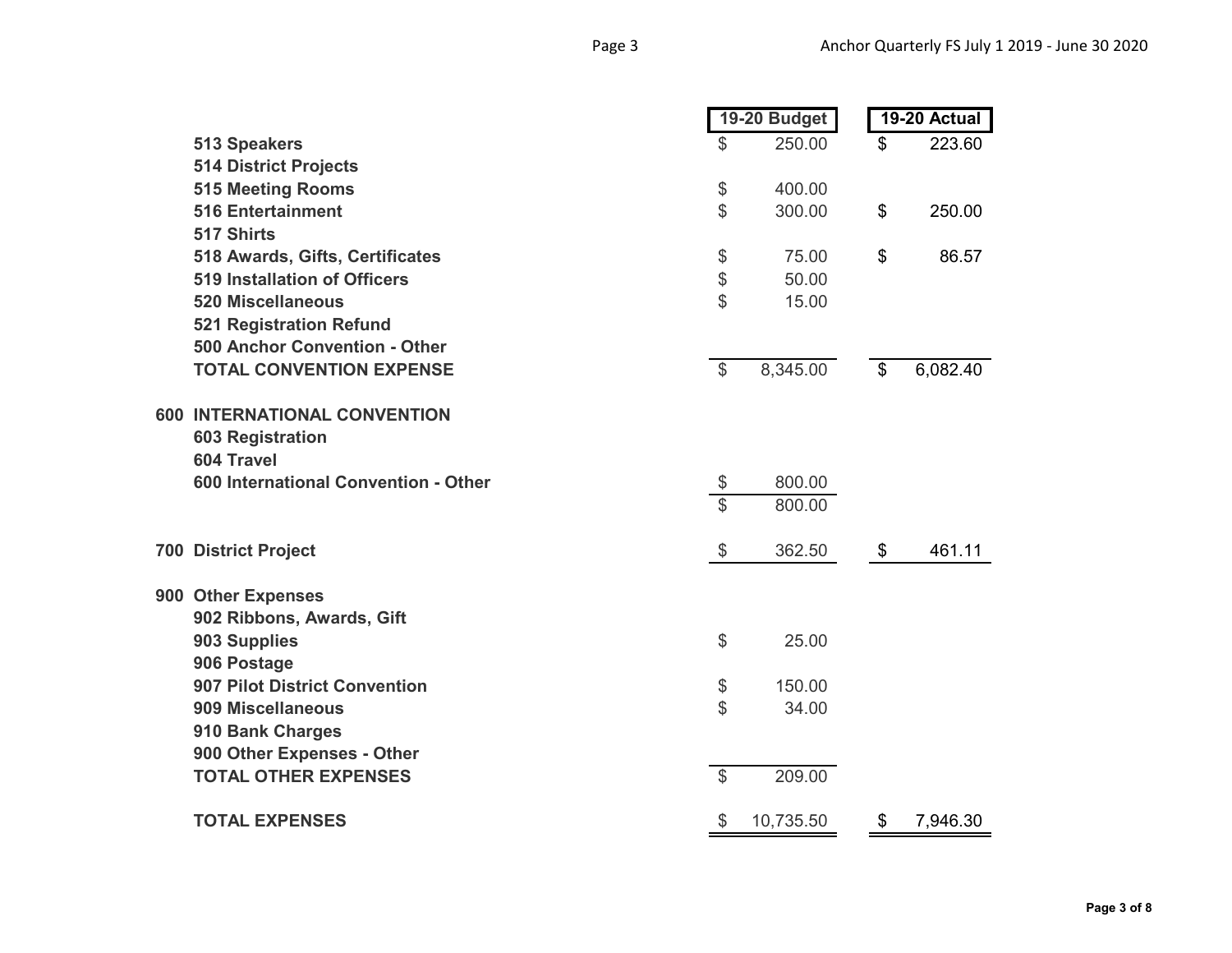|                                    | 19-20 Budget |            | 19-20 Actual |  |
|------------------------------------|--------------|------------|--------------|--|
| <b>REGIONS CHECKING</b>            |              |            |              |  |
| <b>Beginning Balance 7/1/2019</b>  | \$           | 18,126.92  |              |  |
| <b>Income</b>                      | \$           | 11,589.52  |              |  |
| <b>Expenses</b>                    | \$           | (7,946.30) |              |  |
| <b>REGIONS CHECKING 6/30/2020</b>  | \$           | 21,770.14  |              |  |
| <b>Regions Bank</b>                |              |            |              |  |
| <b>Undesignated Funds</b>          | \$           | 15,877.64  |              |  |
| <b>District Project</b>            | \$           | 692.50     |              |  |
| <b>Convention Reserve</b>          | \$           | 200.00     |              |  |
| <b>Convention Contingency Fund</b> | \$           | 5,000.00   |              |  |
| <b>Total 6/30/2020</b>             | \$           | 21,770.14  |              |  |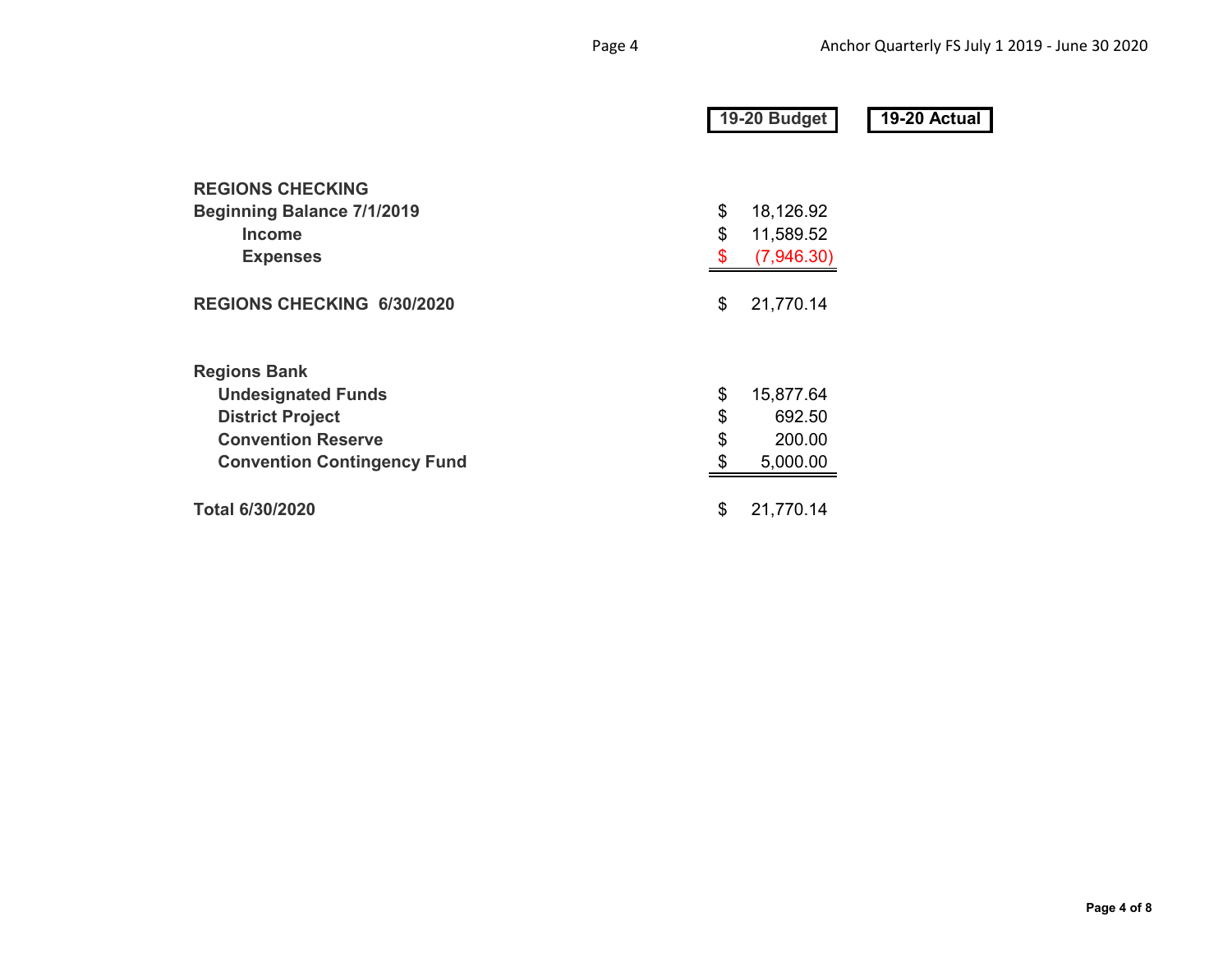# **INCOME**

**100**

**101 Membership Dues 102 District Project 105 Interest 106 19 Fall Council Donations District Project 108 PI Leadership Grant Total Ordinary Income**

**110 Convention Income 111 Registration 112 Banquet Only 116 DAAC Registration 117 DAC Registration**

**118 Anchor Coordinator Registration TOTAL CONVENTION INCOME**

**TOTAL INCOME**

## **EXPENSES**

**200 Convention Planning 201 Rooms for DAAC 202 Meals for DAAC 202b Coordinator & Chaperone 203 Travel for DAAC 203b Coordinator/Chaperone 204 Miscellaneous 200 Convention Planning - Other**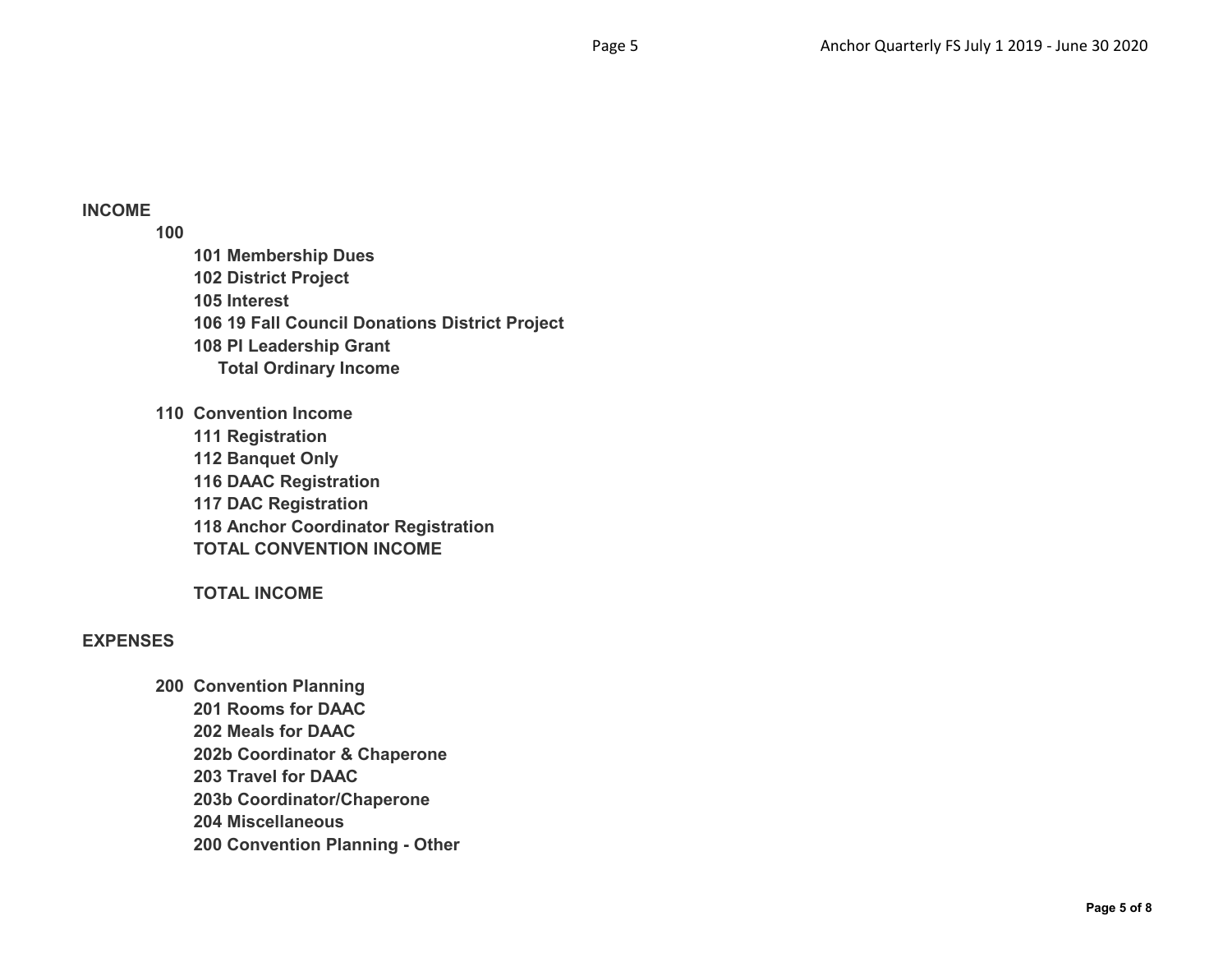#### **TOTAL CONVENTION PLANNING**

- **300 Anchor Coordinator Convention Expense**
	- **301 Room**
	- **302 Meals**
	- **302 Travel to Convention**
	- **304 Registration**
	- **300 Anchor Coordinator Convention Other**
	- **TOTAL ANCHOR COORDINATOR EXPENSE**

**400 DAAC Convention Expenses**

- **401**
- **402 Meals**
- **403 Rooms**
- **404 Transportation**
- **405 DAAC Registrations**
- **TOTAL DAAC CONVENTION EXPENSE**

## **500 ANCHOR CONVENTION**

- **501 Banquet**
- **501b Banquet Refund**
- **502 Banquet Only**
- **503 Breakfast Only**
- **504 Programs**
- **505 Duplicating**
- **506 Registration Supplies**
- **507 Postage**
- **508 Workshops**
- **506 Banquet Decorations**
- **510 Hospitality**
- **511 Audio-Visual**
- **512 Cost of fundraiser**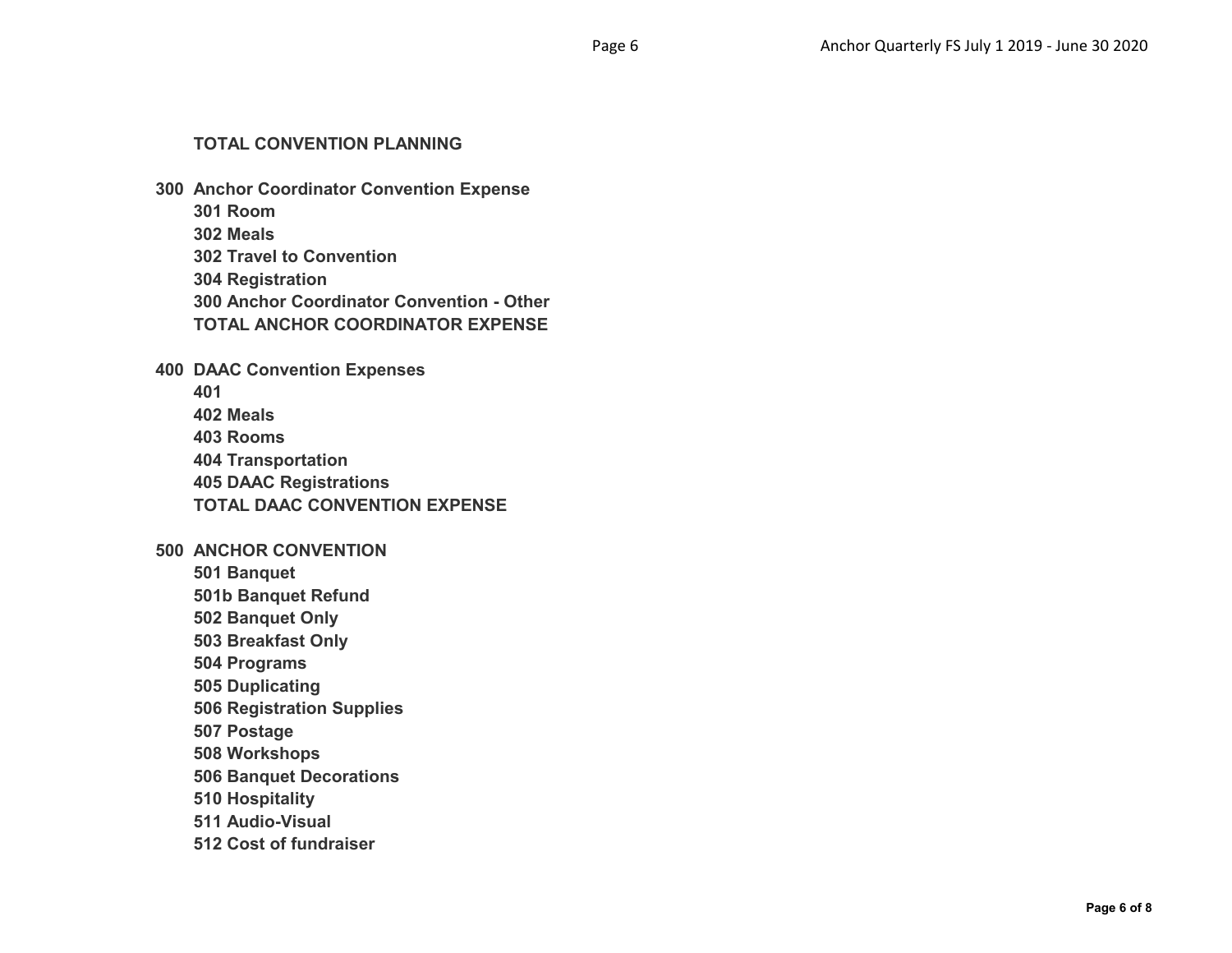**513 Speakers**

- **514 District Projects**
- **515 Meeting Rooms**
- **516 Entertainment**
- **517 Shirts**
- **518 Awards, Gifts, Certificates**
- **519 Installation of Officers**
- **520 Miscellaneous**
- **521 Registration Refund**
- **500 Anchor Convention Other**
- **TOTAL CONVENTION EXPENSE**
- **600 INTERNATIONAL CONVENTION**
	- **603 Registration 604 Travel 600 International Convention - Other**
- **700 District Project**
- **900 Other Expenses**
	- **902 Ribbons, Awards, Gift**
	- **903 Supplies**
	- **906 Postage**
	- **907 Pilot District Convention**
	- **909 Miscellaneous**
	- **910 Bank Charges**
	- **900 Other Expenses Other**
	- **TOTAL OTHER EXPENSES**
	- **TOTAL EXPENSES**